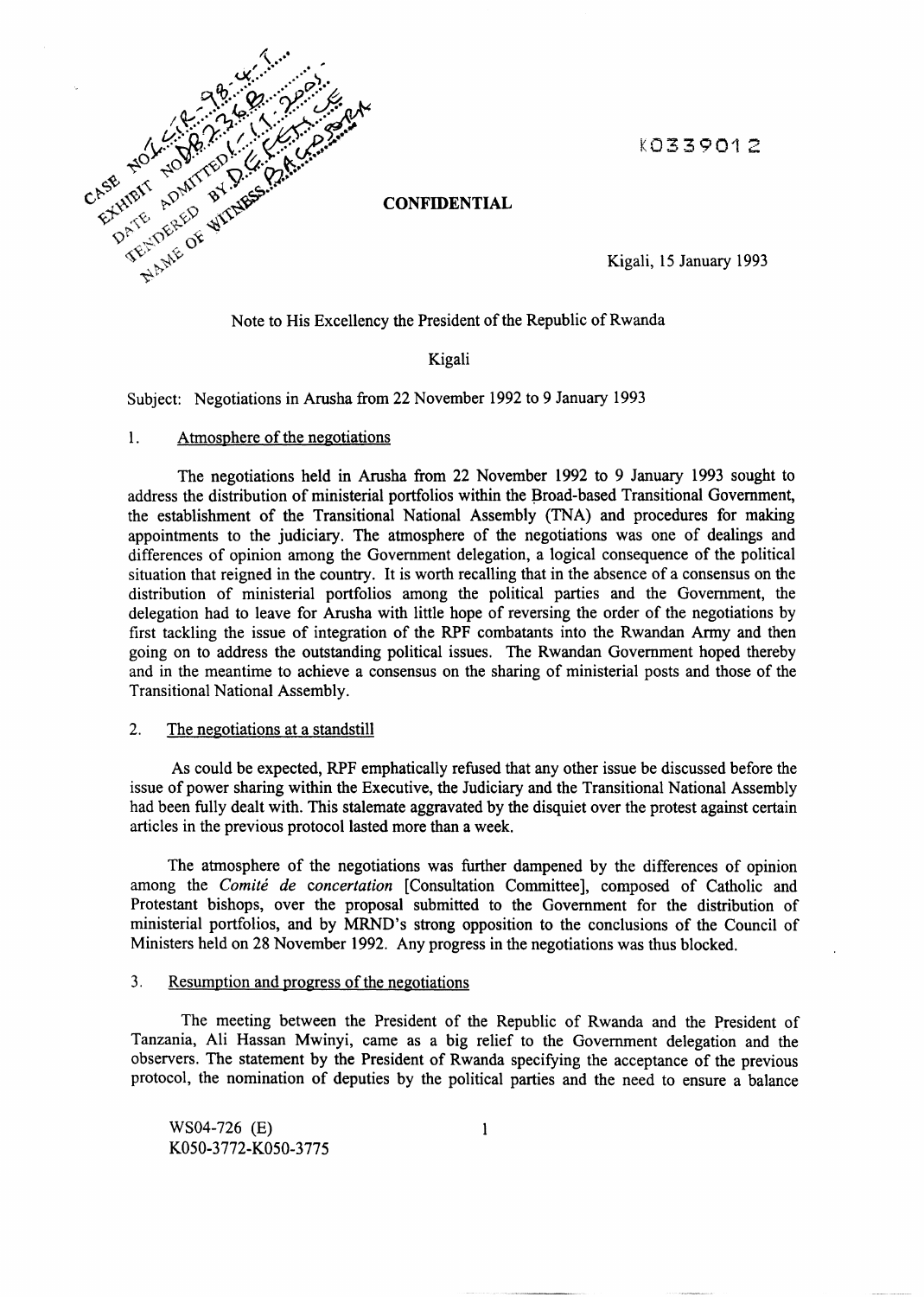between the political parties got things moving again. As the negotiations progressed, the inclusion of other political parties in the Government emerged as a crucial problem, for several reasons:

(a) The Government had remained silent on the issue of the political parties to be included in the Government, thus giving free rein to all sorts of speculation.

(b) The criteria to be applied to the parties that were outside the Government practically eliminated all of them.

(c) The MDR, PL and PSD parties and RPF formed a strong alliance and refused that CDR, a party deemed by many members of the delegation to have a major political impact, be included in the Government.

Despite the support of this coalition by the head of the delegation, we insisted many that times that CDR should be brought into the Government; some important personalities including the American Cohen were prepared to throw their weight behind the pressure being put on RPF to ensure that the proposal was accepted. In that connection, the delegation introduced other considerations, including a political code of ethics and the national reconciliation policy, in a bid to soften RPF's intransigence. PDI and CDR were just about to be accepted into the Government when the negotiators received the statement by MDR, PL and PSD that CDR should not be included in the Government. The head of the delegation leaned towards this new statement. The negotiations again reached an impasse. On 3 January 1993, Ambassador Mpungwe sent a letter to the two delegations setting out the position of the Tanzanian Government. He stated that if the two delegations were still unable to sign the Protocol of Agreement between 3 and 6 January 1993, it would be preferable for them to adjourn the talks in order to reflect further on the issues and continue the consultations. The time factor was of strategic importance. Moreover, it could be difficult for Tanzania, as facilitator, to sustain the current high level of interest, support and assistance of the international community in the Rwandan peace process.

From then on, all the observers, the facilitator and the heads of the two delegations took counsel together on the RPF proposal for one ministerial post to be given to RPF and one post to the Government side. It was decided to give one post to MRND and one to RPF.

There was NOT much difference of opinion on the number of seats to be accorded to each of the political forces in the Transitional National Assembly.

- 4. Observations
	- The political differences that were prevalent in the country made themselves felt in Arusha, seriously clouding the atmosphere of the negotiations. This was a direct consequence of the composition of the delegation that carried with it all the sensitivities of the political parties. The members of the various political parties present in Arusha zealously vied with each other for behind-the scene discussions with RPF on partisan issues so much so that RPF believed itself to be and conducted itself like an arbiter. In

WS04-726 (E) K050-3772-K050-3775